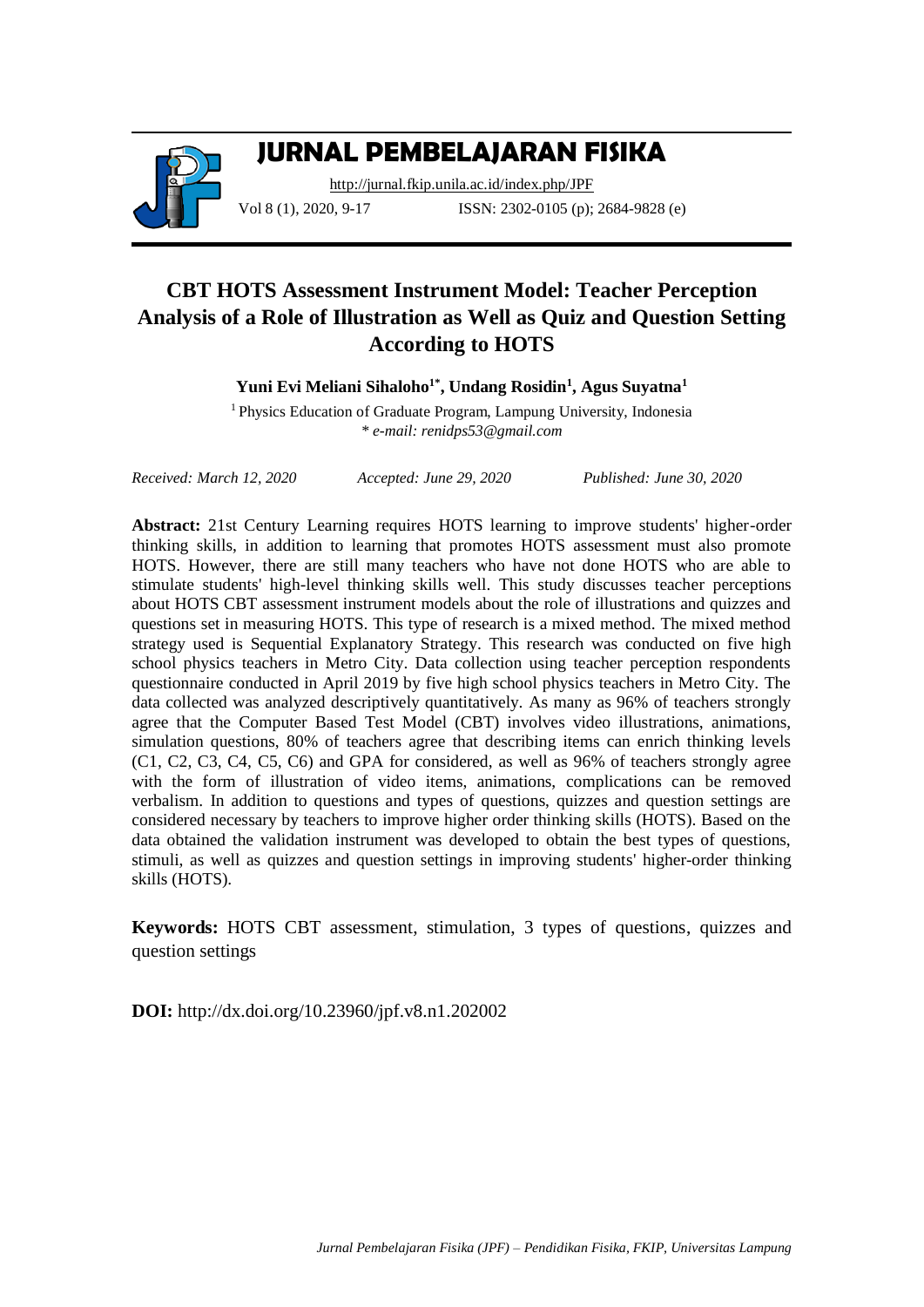## **INTRODUCTION**

Learning is a process of forming behavior due to an experience or habit that aims to improve one's competence in responding to the challenges of the times. Learning can be done anywhere, such as a school which is an institution that conducts learning systematically. The learning process at school continues to experience innovation as the demands of the times change. Current learning is directed to answer the demands of life in the 21st century that add students to have the ability to collaborate, communicate, think critically and creatively (Milaturrahmah et al, 2017). The revised 2013 curriculum is a curriculum that matches the demands of life in the 21st century, so that the learning done at school is HOTS. HOTS learning will produce students with high-level thinking skills if students are accustomed to given problems in the form of problem solving, creative thinking and creative thinking (Putri and Raharjo: 2017; Afandi et al, 2107; & Mukminan, 2014), for that assessment given must also is HOTS with the criteria of questions include categories C4, C5, and C6. The HOTS assessment measures the ability to: 1) transfer concepts to other concepts, 2) process and apply information, 3) seek connections from a variety of different information, 4) use information to solve problems (Widana, 2016; Susan M. Brookhart, 2010 ).

Based on the results of a survey that has been done shows that as many as 83% of teachers have tried to make questions that are HOTS, but the questions made only measure the ability to analyze students. This certainly cannot measure students' critical thinking skills. Another problem that makes a test not HOTS is, the form of assessment instruments given to students is only in the form of narrative statements that are less able to stimulate students' high-level thinking skills to understand a real problem. As said (Australian Education Research Council: 2015) that creativity in solving HOTS problems is the ability to evaluate existing strategies and find new solutions to solve problems.

Based on this, of course a HOTS assessment instrument is needed that is able to stimulate students' higher-order thinking skills. HOTS assessment instruments that are equipped with moving and still images, which utilize real life problems will stimulate students' high-level thinking skills (Masek and Yamin, 2011). As many as 96% of teachers agree that the Computer Based Test (CBT) Model allows illustration of items in the form of videos, animations, simulations. Making test questions that are equipped with still and moving images will be possible if the questions are no longer presented in paper prints, but instead use existing technology such as computers. As many as 80% of teachers agree that the form of item illustrations in the form of videos, animations, simulations can enrich the indicators of competency achievement (GPA) and enrich the level of thinking that will be measured. This is supported by (Andi et al, 2019) who say the use of the internet in learning is more effective in improving students' creative thinking skills. Another benefit that can be obtained by using a computer as a test tool is the presence of sensory stimuli received by students significantly from dynamic features such as video, animation, and simulation (Thelwall, 2000; Huang et al, 2009). Martin (2008) also said that audio and video feedback can help students to better understand the answers to unsolved test questions. Interactive video can improve students' thinking skills to the highest level (Pertiwi et al, 2019).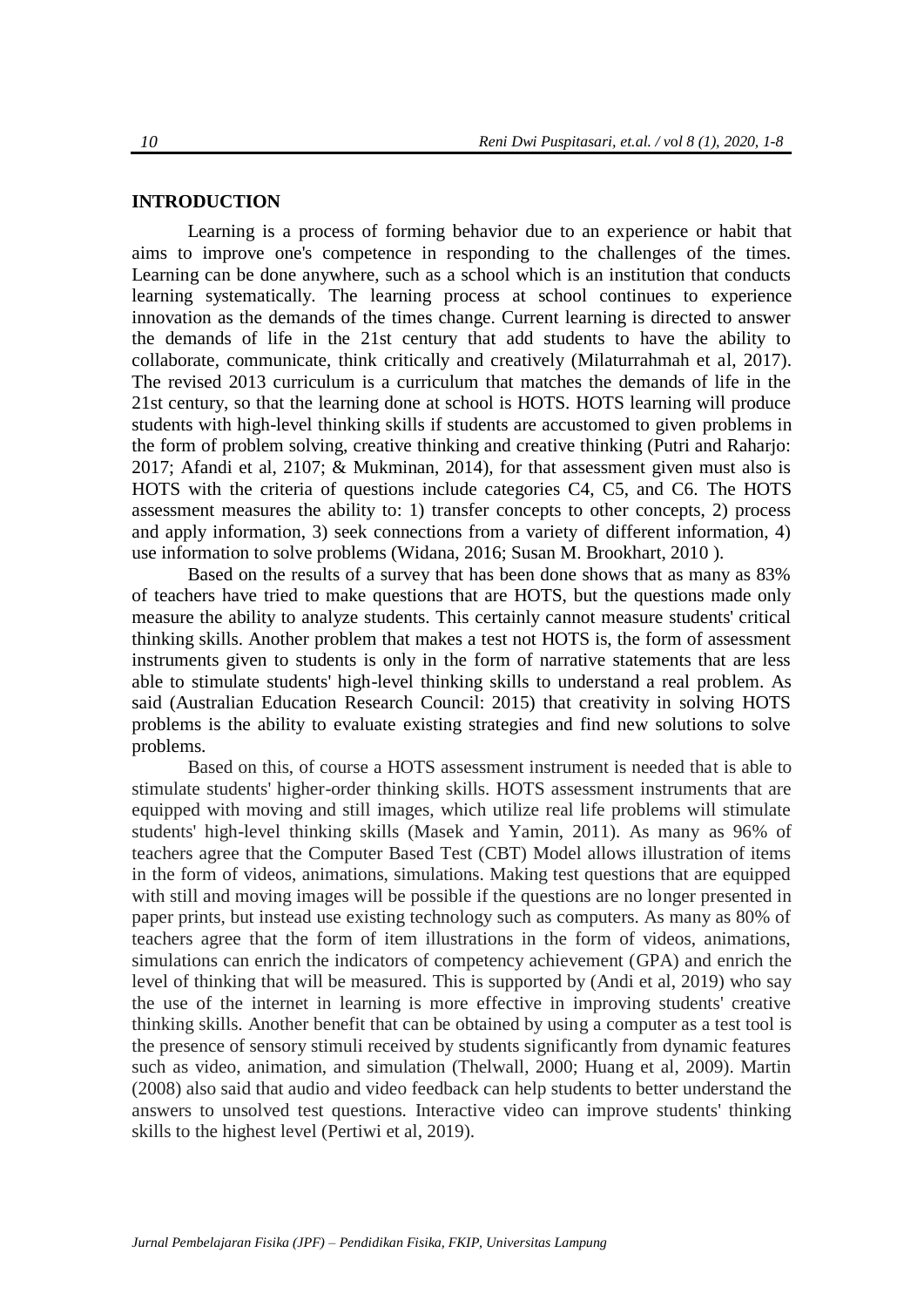The use of computers as a means of testing has actually been done and has become an alternative evaluation tool and a supplement for conventional paper-based tests (PBTs) (He and Tymms, 2005; Smoline, 2008; & Trianta Ficeou et al 2008). Using a computer test provides several benefits such as real-time scoring (Paek, 2005), students can internalize feedback and test experiences that are more fun and better for students (Bjornsson, 2008). But the form of the questions presented by using the computer is still the same as the questions presented in the form of paper prints, that is only in the form of questions with narrative statements that do not stimulate students. As many as 92% of teachers strongly agree in the form of item illustrations in the form of videos, animations, simulations can reduce verbalism (questions that are too long). For this reason, researchers will develop tests that utilize computer technology on dynamic fluid material that will be equipped with illustrations in the form of videos, simulations, animations, images and discourse. Dynamic fluid is one of the basic competencies in physics that is widely applied in various technologies used today. One example of the application of dynamic fluid is the working principle of an aircraft. By utilizing computers, researchers will develop test questions on dynamic fluid mater which will be equipped with moving and still images, for example such as planes that will take off will be presented in the form of videos that are equipped with supporting information so that it can stimulate higher-order thinking skills the student.

The researcher also wants to know whether a type of question will affect students' high-level thinking skills, so the researcher will develop test questions into three types of questions, namely multiple response, squence, and matching. In addition to the stimulus in the form of videos, simulations, animated animations, still images, and types of questions, researchers also want to find out whether the quiz settings and question settings in a test problem can affect students' higher-order thinking skills.

# **METHOD**

This type of research is a mixed method. The mixed method strategy used is Sequential Explanatory Strategy. This research was conducted on five high school physics teachers in Metro City. Data collection using teacher perception respondents questionnaire conducted in April 2019, supporting data obtained through the study of several journals. Teacher respondent tools for data collection are questionnaire instruments with Likert scale with answer choices "5" to strongly agree, "4" to agree, "3" to agree enough, "2" to disagree, and "1" to strongly disagree . The data collected in the form of teacher perceptions about CBT-based HOTS assessment instruments that are appropriate to be used in schools are related to the role of illustrations and appropriate quiz and question settings used to measure students' high-level thinking skills in dynamic fluid learning. Indicators of teacher perception in determining the questions that have been used or made HOTS or LOTS seen based on the characteristics of HOTS test instruments according to Schraw et al. (2011: 191). According to Schraw et al. (2011: 191) the ability of the HOTS instrument used must be able to measure the ability to analyze (C4) students, that is, students must be able to classify differences and similarities in a problem, in addition to analyzing (C5) the HOTS test must also be able to encourage students to think about the good and bad of an event, and the last ability is the ability to create (C6), namely the ability of students to create an idea or opinion.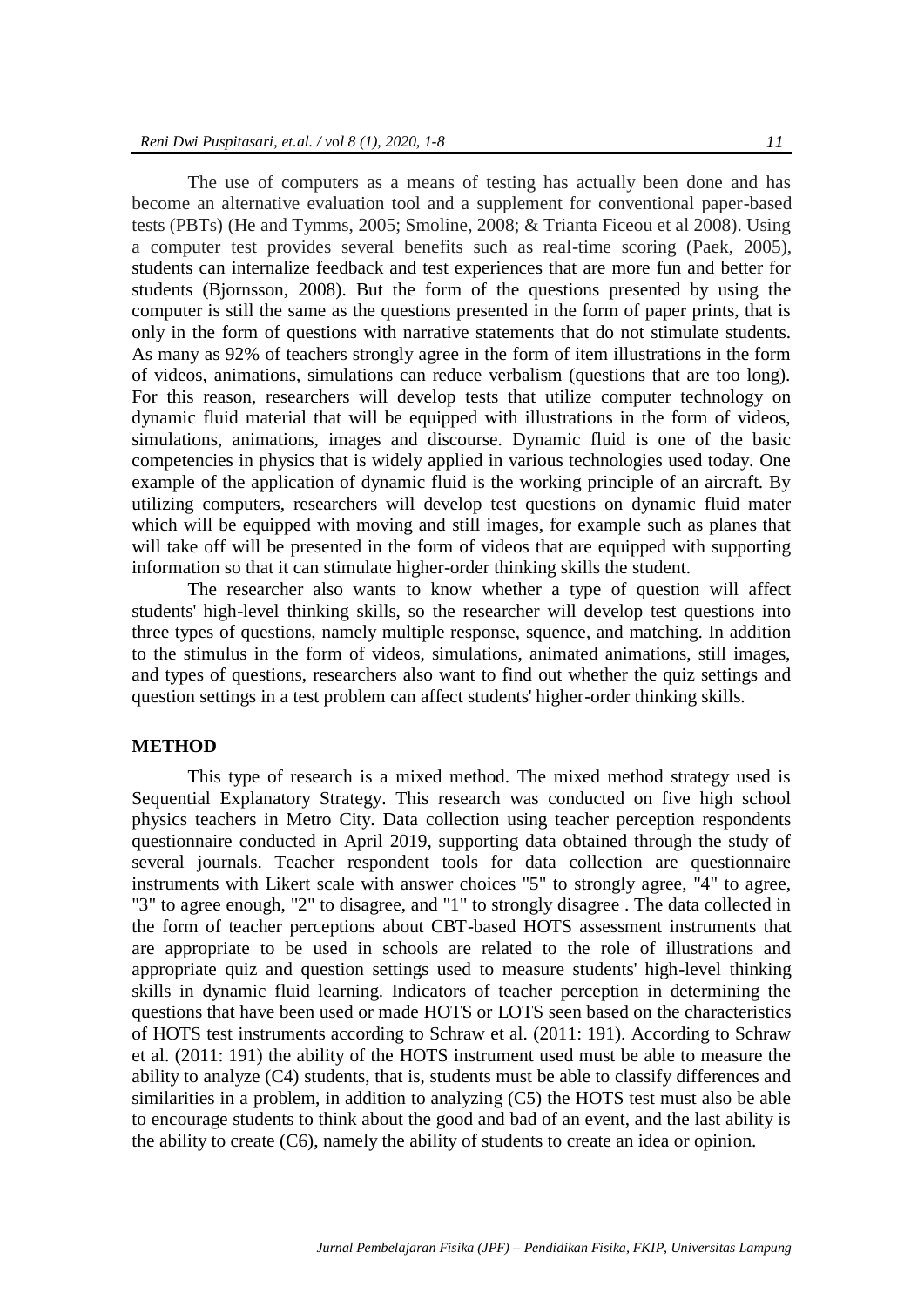The teacher response questionnaire was analyzed quantitatively. The score given by the five teachers in each question is divided by the maximum score multiplied by one hundred percent. The results of data analysis are interpreted according to Table 1.

| <b>Achievement Level (%)</b> | <b>Qualification</b>     |
|------------------------------|--------------------------|
| 80 < V < 100                 | Strongly agree           |
| 60 < V < 80                  | Agree                    |
| 40 < V < 60                  | Agree enough             |
| 20 < V < 40                  | Disagree                 |
| 0 < V < 20                   | <b>Strongly Disagree</b> |
|                              |                          |

Table 1. Interpretation of Questionnaire Scores

The data obtained were analyzed using descriptive quantitative analysis. Based on the results of teacher's perception data analysis on CBT-based HOTS assessment instruments that are suitable for use in schools with regard to the role of illustrations and quiz and question settings that are appropriate to measure students' high-level thinking skills in dynamic fluid learning, the HOTS CBT assessment instrument design model on fluid material dynamic.

## **RESULT AND DISCUSSION**

The following are the results of the analysis of teacher perceptions regarding the HOTS CBT Instrument Instrument Instrument Instrument.

|                                         | No Pertanyaan               |              |               |                          |                             |   |             |   |                          |   |               |                          |                             |                          |                          |                             |                             |                          |              |                |
|-----------------------------------------|-----------------------------|--------------|---------------|--------------------------|-----------------------------|---|-------------|---|--------------------------|---|---------------|--------------------------|-----------------------------|--------------------------|--------------------------|-----------------------------|-----------------------------|--------------------------|--------------|----------------|
| Guru                                    |                             | 2            | 3             | $\boldsymbol{4}$         | 5                           | 6 | 7           | 8 | 9                        |   |               |                          |                             |                          |                          |                             |                             |                          |              | $\mathcal{D}$  |
|                                         |                             |              |               |                          |                             |   |             |   |                          | 0 | 1             | 2                        | 3                           | $\boldsymbol{4}$         | 5                        | 6                           | 7                           | 8                        | 9            | 0              |
| G <sub>1</sub>                          | 5                           | 4            | 4             | 4                        | 4                           | 5 | 5           | 3 | 3                        | 5 | 5.            | 5                        | 3                           | 5                        | 3                        | 5                           | 2                           | 5                        |              | 5              |
| G <sub>2</sub>                          | 5                           | 4            | 5             | $\overline{\mathcal{A}}$ | 4                           | 5 | 4           | 4 | $\overline{4}$           | 4 | 4             | $\overline{4}$           | $\mathcal{D}_{\mathcal{A}}$ | $\overline{4}$           | 4                        | 4                           | 3                           | 4                        | 2            | $\overline{4}$ |
| G <sub>3</sub>                          | 5                           | 4            | 5             | $\overline{4}$           | 4                           | 5 | 5           | 3 | 3                        | 5 | 4             | $\overline{\phantom{1}}$ | 4                           | 4                        | 3                        | 4                           | $\mathcal{D}_{\mathcal{L}}$ | 5                        |              | 5              |
| G4                                      | 5                           | 4            | 4             | 4                        | 4                           | 4 | 5           | 5 | 3                        | 5 | 5             | 5                        | 3                           | $\overline{4}$           | 4                        | 4                           | 3                           | 4                        | 4            | 4              |
| G <sub>5</sub>                          | 4                           | 4            | 4             | 4                        | 4                           | 4 | 3           | 3 | $\overline{\mathcal{A}}$ | 4 | 4             | $\leq$                   | $\mathcal{D}$               | $\overline{\mathcal{A}}$ | $\overline{\mathcal{A}}$ | 4                           | $\mathcal{R}$               | $\overline{\mathcal{A}}$ | 4            | 4              |
| Jumlah                                  | $\mathcal{D}_{\mathcal{L}}$ | 2            | $\mathcal{D}$ | 2                        | $\mathcal{D}_{\mathcal{L}}$ | 2 | $\mathbf 2$ |   |                          | 2 | $\mathcal{D}$ | $\mathcal{D}_{\cdot}$    | 1                           | 2                        |                          | $\mathcal{D}_{\mathcal{L}}$ |                             | າ                        |              | $\mathcal{D}$  |
|                                         | 4                           | $\mathbf{0}$ | 2             | $\mathbf{0}$             | 0                           | 3 | 2           | 8 | 7                        | 3 | 2             | $\boldsymbol{4}$         | 4                           |                          | 8                        | 1                           | 3                           | 2                        | <sup>2</sup> | 2              |
| <b>Presenta</b>                         | 9                           | 8            | 8             | 8                        | 8                           | 9 | 8           | 7 | 6                        | 9 | 8             | 9                        | 5                           | 8                        | 7                        | 8                           | 5                           | 8                        | 4            | 8              |
| se Skor<br>$\left( \frac{0}{0} \right)$ | 6                           | $\mathbf{0}$ | 8             | $\bf{0}$                 | 0                           | 2 | 8           | 2 | 8                        | 2 | 8             | 6                        | 6                           | 4                        | 2                        | 4                           | 2                           | 8                        | 8            | 8              |

Table 2. Teacher Perception Data Regarding the Assessment Instrument Model CBT HOTS is suitable for use at school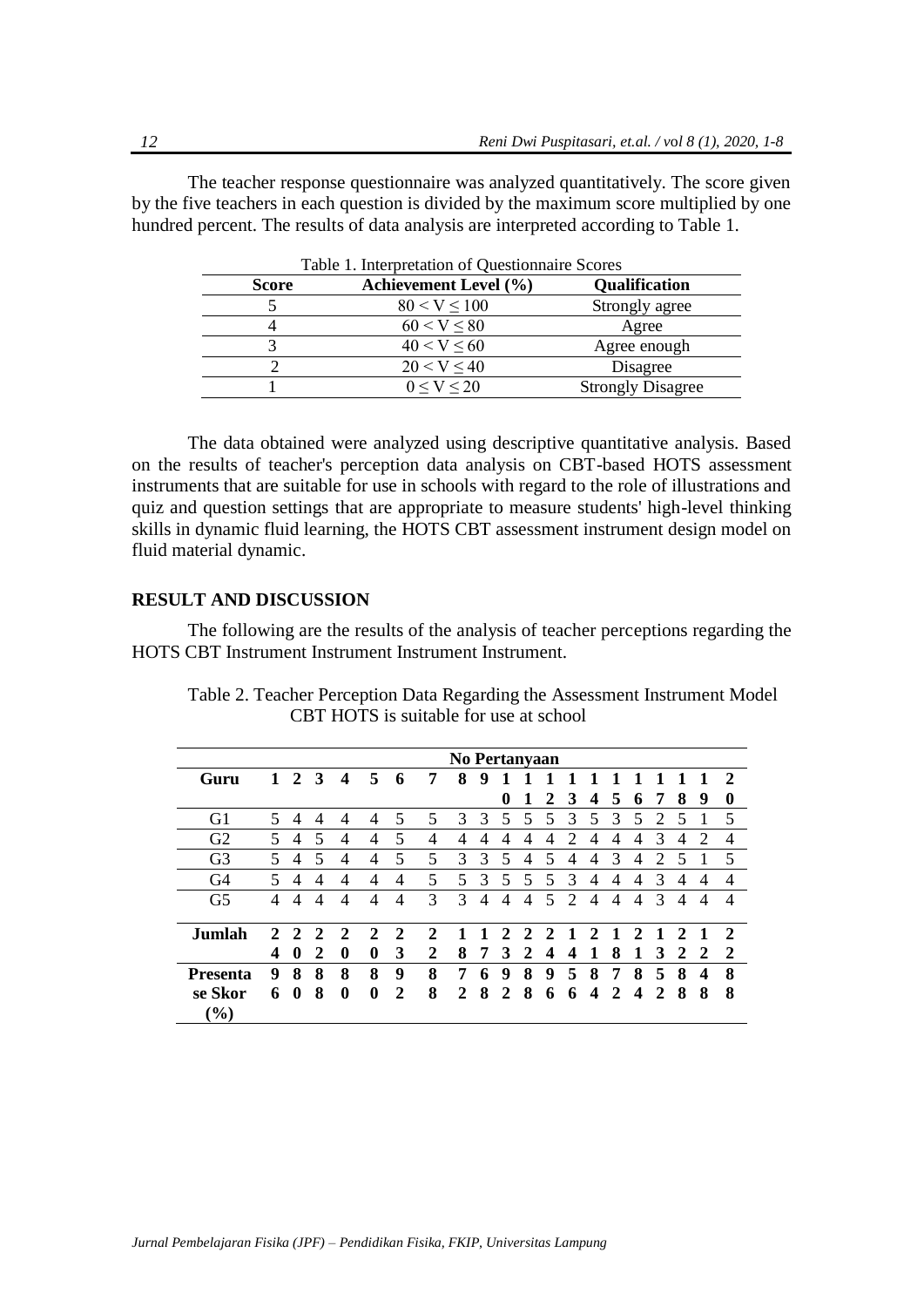| Question       | Result                                                                                 |
|----------------|----------------------------------------------------------------------------------------|
| Number         |                                                                                        |
|                | Design Illustration                                                                    |
| $\mathbf{1}$   | As many as 96% of teachers strongly agree the Computer Based Test (CBT) model          |
|                | allows the illustration of items in the form of videos, animations, simulations.       |
| $\overline{2}$ | As many as 80% of teachers agree that illustrative items such as pictures, graphics,   |
|                | videos, animations, interactive simulations can enrich the diversity of problem types  |
|                | (true-false, plural choices, sorting, matching, short filling etc.) computer-based.    |
| 3              | As many as 88% of teachers strongly agree that the illustration of the item can enrich |
|                | the level of thinking $(C1, C2, C3, C4, C5, C6)$ to be measured.                       |
| $\overline{4}$ | As many as 80% of teachers agree that the illustration of the item strongly supports   |
|                | assessment for learning                                                                |
| 5              | As many as 80% of teachers agree that the form of item illustrations in the form of    |
|                | videos, animations, simulations can enrich the competency achievement indicators       |
|                | (GPA) to be measured.                                                                  |
| 6              | As many as 92% of teachers strongly agree in the form of illustrations of items in the |
|                | form of videos, animations, simulations can reduce verbalism (questions that are too   |
|                | long).                                                                                 |
|                | B. Quiz/Question Setting                                                               |
| $\overline{7}$ | As much as 88% of teachers strongly agree on CBT items should be raised                |
|                | randomly.                                                                              |
| 8              | As many as 72% of teachers agree that the CBT option should be raised randomly.        |
| 9              | As many as 68% of teachers agree that CBT on the computer screen should display        |
|                | the time spent on the test items                                                       |
| 10             | As many as 92% of teachers strongly agree that CBT on the computer screen should       |
|                | display the remaining time available for the test                                      |
| 11             | As many as 88% of teachers strongly agree that each item should be weighted            |
|                | according to the level of thinking (C1, C2, C3, C4, C5, C6) needed to do the           |
|                | questions.                                                                             |
| 12             | As many as 96% of teachers strongly agree that each item should be weighted            |
|                | according to the difficulty level of the questions.                                    |
| 13             | As many as 56% of teachers quite agree that each item should be weighted according     |
|                | to the type of problem.                                                                |
| 14             | As many as 84% of teachers strongly agree on the CBT form test, it should be           |
|                | designed to be given feedback or feedback from the system in the form of follow-up     |
|                | for students who can answer the questions correctly                                    |
| 15             | As many as 72% of teachers agree on the CBT form test, it should be designed to        |
|                | provide feedback from the system in the form of follow-up for students who cannot      |
|                | answer the questions correctly                                                         |
| 16             | As many as 84% of teachers strongly agree that there is CBT feedback from the          |
|                | system, it should be given for each item that has been done                            |
| Question       | Result                                                                                 |
| Number         |                                                                                        |
| 17             | As many as 52% of teachers agreed that feedback was given after all items had been     |
|                | worked on.                                                                             |

Table 3. Teacher Questionnaire Data Recpitulation Regarding the Role of Illustration and Quiz and Question Setting HOTS-based CBT questions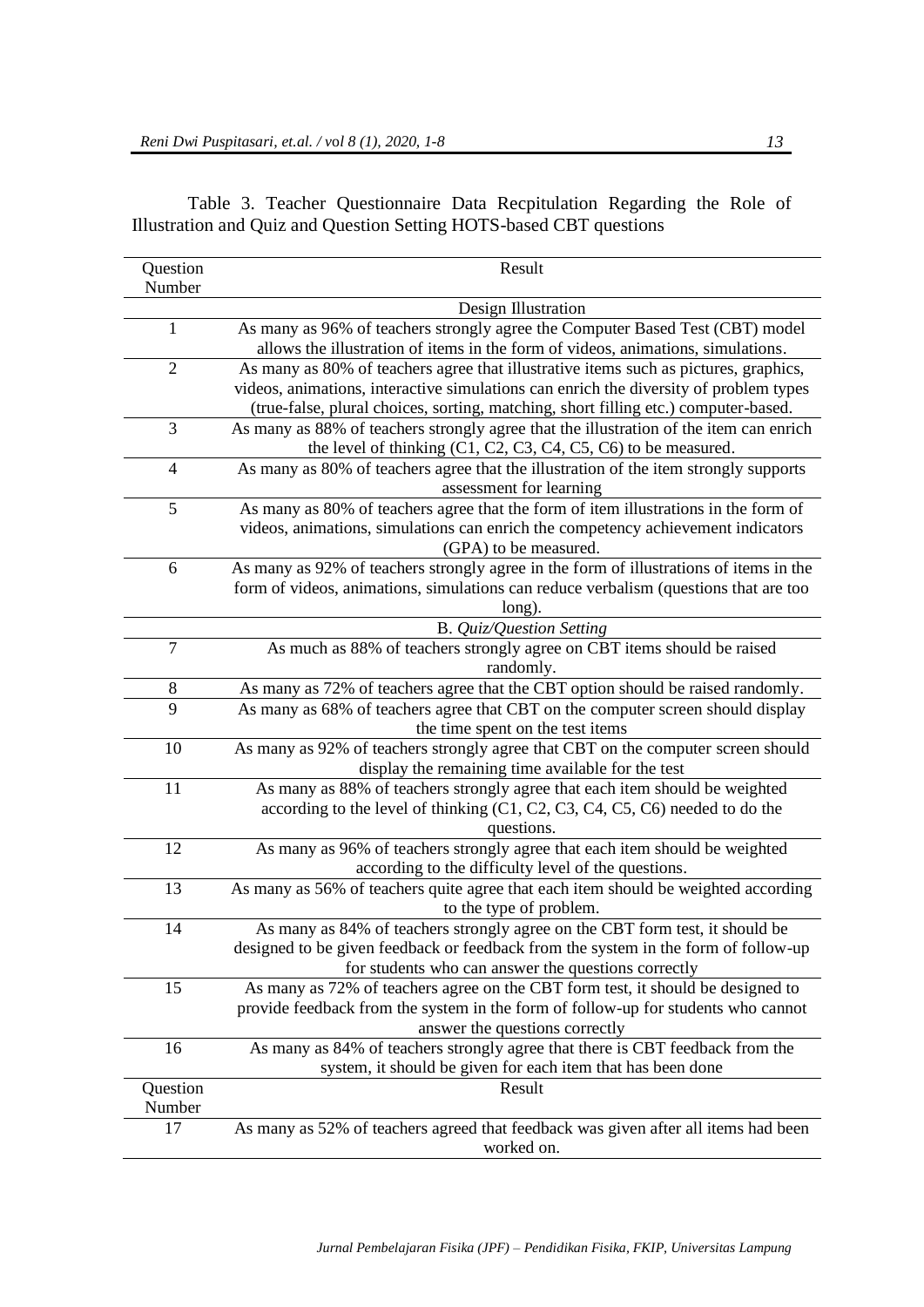| 14 | Reni Dwi Puspitasari, et.al. / vol 8 (1), 2020, 1-8                                   |  |  |  |  |  |  |  |
|----|---------------------------------------------------------------------------------------|--|--|--|--|--|--|--|
|    |                                                                                       |  |  |  |  |  |  |  |
| 18 | As many as 88% of teachers strongly agree on CBT form tests should be given the       |  |  |  |  |  |  |  |
|    | opportunity to repeat the test.                                                       |  |  |  |  |  |  |  |
| 19 | As many as 48% of teachers quite agree on the CBT test, it is better to collect       |  |  |  |  |  |  |  |
|    | answers (click submit) after each item is completed, with the risk that students      |  |  |  |  |  |  |  |
|    | cannot rework the questions on it.                                                    |  |  |  |  |  |  |  |
| 20 | As many as 88% of teachers strongly agree on the CBT test. It is recommended that     |  |  |  |  |  |  |  |
|    | the collection of answers (click submit) be done after all items have been completed, |  |  |  |  |  |  |  |
|    | (or after time runs out) with risk, students can rework the questions on it.          |  |  |  |  |  |  |  |

Based on Table 3 on the data analysis regarding the illustrative design of the questions that have been done, a CBT-based HOTS problem will be developed on dynamic fluid material. The question will be developed into three types of questions, namely multiple responses, multiple choices, and matching. Each type of question includes the level of thinking to analyze  $(C4)$ , evaluate  $(C5)$ , and create  $(C6)$ . The questions will be developed complete with illustrations in the form of videos, pictures and discourse.

Based on Table 3 on the analysis of data on quiz and question settings for each type of test questions will be developed into two settings. The first set of questions will be developed by generating questions and answer choices randomly, displaying the time used, and feedback is given after each question is done. The second arrangement of questions will be developed by raising questions and answer choices that are not randomized, displaying the remaining time, and feedback is given after each question is completed. And each item will be weighted according to the level of difficulty of the questions. The CBT-based HOTS assessment instrument that will be developed will be validated by several experts with the following assessment designs:

| N <sub>o</sub> |               | Aspects to be Assessed               | <b>Rating HOTS</b><br>$(1-5)$ |
|----------------|---------------|--------------------------------------|-------------------------------|
|                | Types of      | <b>Multipel Respon</b>               |                               |
|                | Questions     | <b>Multipel Choice</b>               |                               |
|                |               | <b>Matching</b>                      |                               |
| $\mathcal{D}$  | Stimulation   | Video                                |                               |
|                |               | Picture                              |                               |
|                |               | Narative                             |                               |
| $\mathcal{R}$  | Time          | <b>Remaining Time</b>                |                               |
|                | Information   | <b>Elapsed Time</b>                  |                               |
| $\overline{4}$ | Result        | Each question is complete            |                               |
|                | (feedback)    | After all the questions are finished |                               |
| $\overline{5}$ | Randomization | Random questions                     |                               |
|                |               | Random answer                        |                               |

Table 4. Illustrative Role Assessment Sheet, Question Types, and CBT-based HOTS Instrument Quiz and Question Setting

#### **Information :**

5 : Very good at increasing HOTS

4 : Good increase HOTS

3 : Enough Good to increase HOTS

2 : It is not good to increase HOTS

1 : Very bad for increasing HOTS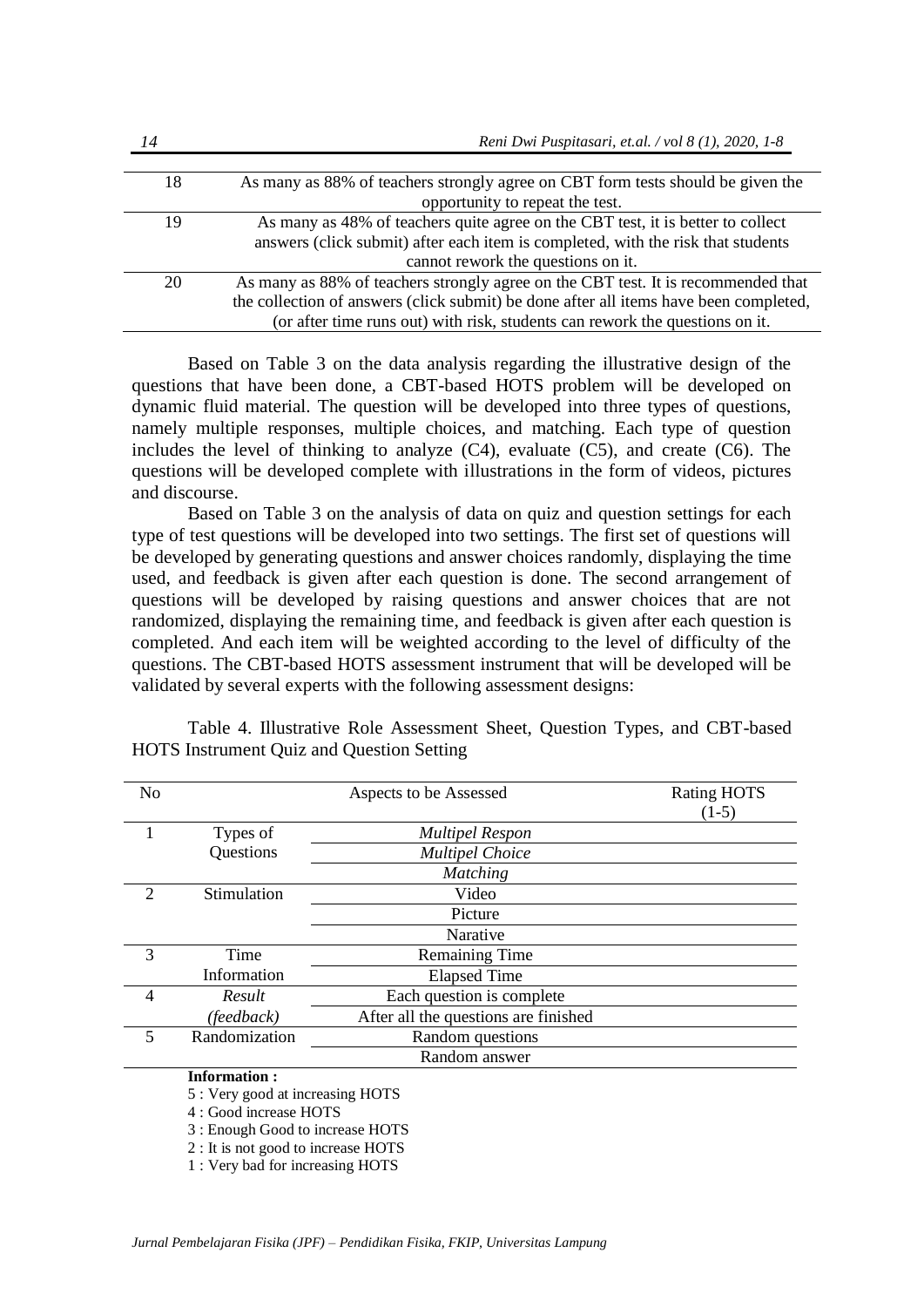The results of the assessment in Table 4 will be used to see the type of questions and stimuli that are very well used to improve students' higher-order thinking skills. An assessment of the quiz and question setting will also be used, to see what kind of quiz and question setting can improve students' higher-order thinking skills.

The teacher also believes that the e-learning module integrated with STEM will be more innovative and practical to be used by students as according to (Afriana, 2016) that in STEM learning, students have the opportunity to study Science, Mathematics, and Engineering so that a problem-based project is needed ( Pjbl) so that students are able to solve problems and can improve critical thinking skills, one of the efforts made to develop critical thinking skills as demands of the global era is to accustom students to solving problems not only at the end of learning but at the beginning of learning by solving problems about physics, but it is an obstacle for students who don't have a personal laptop of 90% and who have a Andriond handphone of 90%. This makes the emodule more practical because it can be accessed using a mobile phone and laptop. The use of an android mobile phone is more in demand because it is a communication tool that is always used every day.

#### **CONCLUSION**

Based on the results of the questionnaire that was distributed to five high school physics teachers concluded that the CBT HOTS assessment instrument model allows illustrative questions in the form of videos, animations, and simulations, and the CBT HOTS assessment instrument models are able to enrich the level of thinking (C1, C2, C3, C4, C5 , C6) to be measured, enriching indicators of competency achievement (GPA) to be measured, and reducing verbalism (questions that are too long). The data also shows the teacher's perception of a good quiz and question setting in improving students' higher-order thinking skills. So that validation instruments are developed that will assess the types of questions, illustrations, as well as quiz and question settings which are very good in improving students' high-level thinking skills.

#### **REFERENCES**

- Afandi, T. J. & R. Afriani. 2016. *Implementasi Digital-Age Literacy dalam Pendidikan Abad 21 Di Indonesia*. Semin. Nas. Pendidik. Sains (pp. 113–120). 2016.
- Australian Council for Educational Research. (2015). *Developing Higher Order Thinking Skills*. Melbourne: ACER.
- Bjornsson, J.K., 2008. *Changing Icelandic national testing from traditional paper and pencil based tests to computer based assessment: some background, challenges and problems to overcome*. In: F.S. Scheuermann and A.G. Pereira, eds. *Toward a research agenda on computer based assessment: challenges and needs for European educational measurement*. Ispra (VA), Italy: European Commission, 6–9.
- Brookhart, S.M. 2010. *How to Assess Higher-Order Thinking Skills in Your Classroom*. Alexandria, VA: ASCD.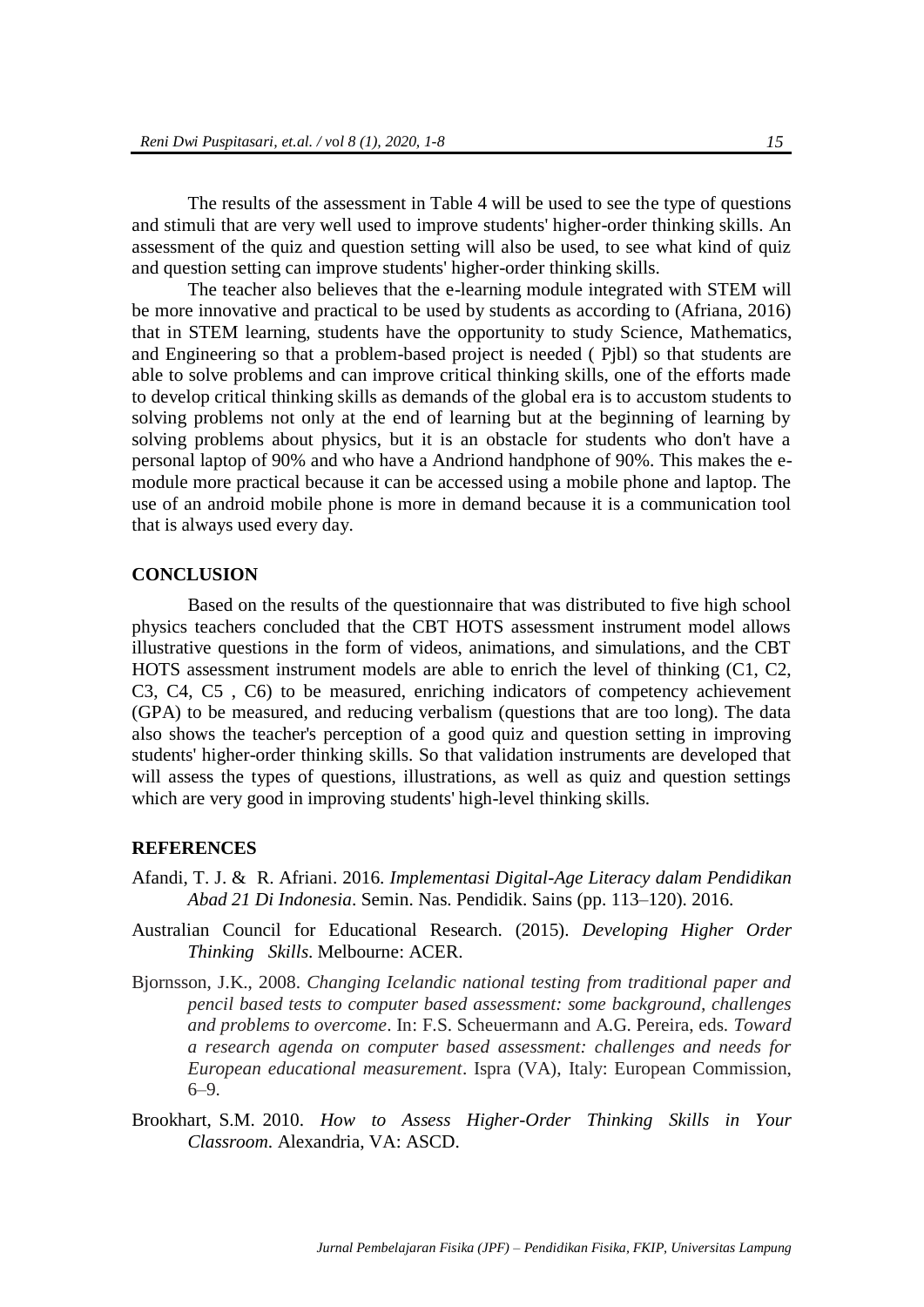- H. J. Andi., Ulfatul. F., Nilna. M. D. & Mohamad. L. 2019. *The Implementation of Project Based Learning Model Assisted with WhatsApp Messenger.* Jurnal Pendidikan Fisika. 7(1): 1-6.
- He, Q. and Tymms, P. 2005. *A computer-assisted test design and diagnosis system for use by classroom teachers.* Journal of Computer Assisted Learning, 21(6): 419– 429.
- D. Pratiwi, Agus. S. & Eko. S. 2019. *Enhancing Critical Thinking using LCDS-Based Interactive Electronic School Book in Physics.* Jurnal Pembelajaran Fisika, 7(1): 7-18.
- Huang, Y.M., Lin, Y.T., and Cheng, S.C. 2009. *An adaptive testing system for supporting versatile educational assessment.* Computers & Education, 52(1): 53–67.
- Martin, R. 2008. *New possibilities and challenges for assessment through the use of technology*. In: F.S. Scheuermann and A.G. Pereira, eds. *Toward a research agenda on computer based assessment: challenges and needs for European educational measurement. Ispra (VA)*, Italy: European Commission. Gardner, J., ed. 2006. Assessment and learning. London: Sage Publications.
- Masek, A. & Yamin, S. 2011. *The effect of problem based learning on critical thinking ability: a theoretical and empirical review.* International Review of Social Sciences and Humanities, 2(1): 215-221. Retrieved from [www.irssh.com.](http://www.irssh.com/) On 20 Juni 2019).
- Mukminan. 2014. *Peningkatan Kualitas Pembelajaran Pendayagunaan Teknologi Pendidikan*. Semin. Nas. Teknol. Pendidik. pp. 1–10, 2014.
- N. Milaturrahmah, Mardiyana, and I. Pramudya. 2017. *Science, Technology, Engineering, Mathematics (STEM) as Mathematics Learning Approach in 21st Century.* 4th Int. Conf. Res. Implementation, Educ. Math. Sci. (4th ICRIEMS), 2017.
- Paek, P. 2005. Recent *trends in comparability studies: pearson educational measurement*. **Retrieved heating from: heating heating heating heating heating heating heating heating heating heating heating heating heating heating heating heating heating heatin** [http://www.](http://www/)pearsonsolutions.com/downloads/research/TrendsCompStudies\_rr05 05.pdf . On 20 Juni 2019.
- Schraw, Gregory & Robinson, D.H*.* 2011. *Assessment Of Higer Order Thinking Skillss.*  America: Information Age Publishing.
- Smoline, D.V. 2008. *Some problems of computer-aided testing and 'interview-like tests*. Computers & Education, 51 (2): 745–756.
- Thelwall, M. 2000. *Computer-based assessment: a versatile educational tool*. Computers & Education,34(1): 37–49.
- Triantafillou, E., Georgiadou, E. & Economides, A.A. 2008. *The design and evaluation of a computerized adaptive test on mobile devices*. Computers & Education, 50(4): 1319–1330.